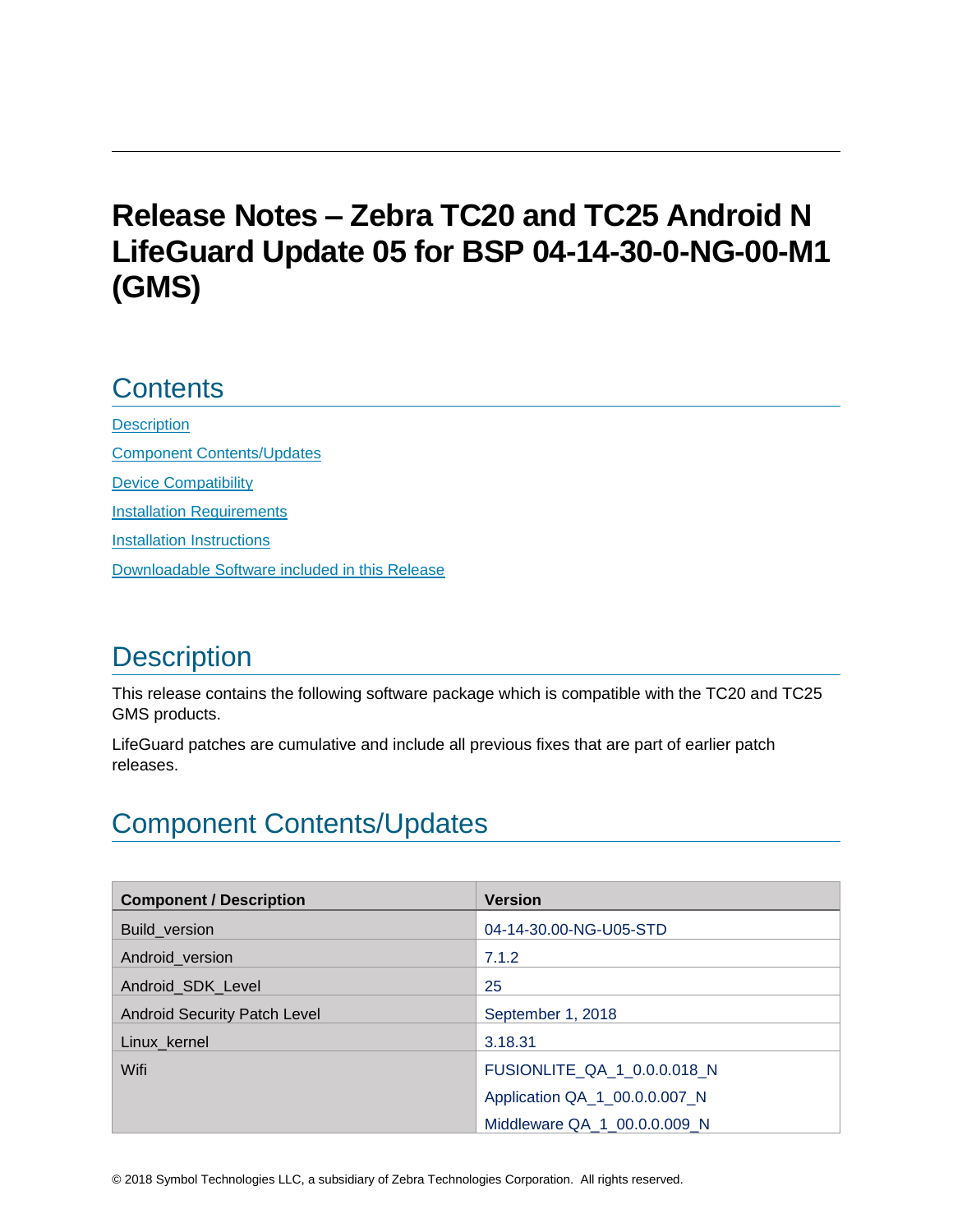|                       | Radio QA_1_00.0.0.017_N             |
|-----------------------|-------------------------------------|
| Platform              | Qualcomm MSM8937                    |
| Scanning_Framework    | 19.0.29.0                           |
| <b>DWDemo</b>         | 2.0.13                              |
| <b>OSX</b>            | QCT.71.7.8.UL                       |
| <b>MXMF</b>           | 8.1.0.10                            |
| Touch                 | Focaltech V1.1 20161103 (fw:0x24)   |
| Bluetooth_Stack       | CNSS.PR.4.0-00388/01050102          |
| Flash_Size            | 16G /32G                            |
| RAM_Size              | 2G                                  |
| <b>GPS</b>            | MPSS.JO.3.0-00295-8937_GENNS_PACK-1 |
| <b>MMS</b>            | 7.1.2                               |
| RIL_Version           | 1.0                                 |
| BT_Pairing_Utility    | 3.8                                 |
| Datawedge             | 6.9.49                              |
| Camera                | LA.UM.5.6.r1-04600-89xx.0-1         |
| <b>PTT</b>            | 3.1.35                              |
| RxLogger              | 5.4.10.0                            |
| StageNow              | 3.1.1.1018                          |
| Data_Analytics        | 3.3.0.1113                          |
| <b>EMDK</b>           | 6.10.12.1312                        |
| <b>IMEI SV Number</b> | 06                                  |
| <b>OEM Config</b>     | 8.1.0.9                             |
| <b>File Browser</b>   | 1.19.1.5                            |
| <b>DDT</b>            | V1.16.0.1                           |

#### **1. CFE v5 Updates:**

- ❖ CFE-TC2X-N-XX-041430-G-00-05.zip (GMS)
- 1. **Android Security Patch Level**: September 01, 2018

Use the below link to see the Android Security bulletin for more information: <https://source.android.com/security/bulletin/>

- 2. Updated below mentioned components:
	- o File Browser: Version 1.19.1.5
	- o Diagnostic Tool: Version 1.16.0.1
	- o OEMConfig: Version 8.1.0.9
	- o WiFi FUSIONLITE\_QA\_1\_0.0.0.018\_N
	- o DataAnalytics Version 3.3.0.1113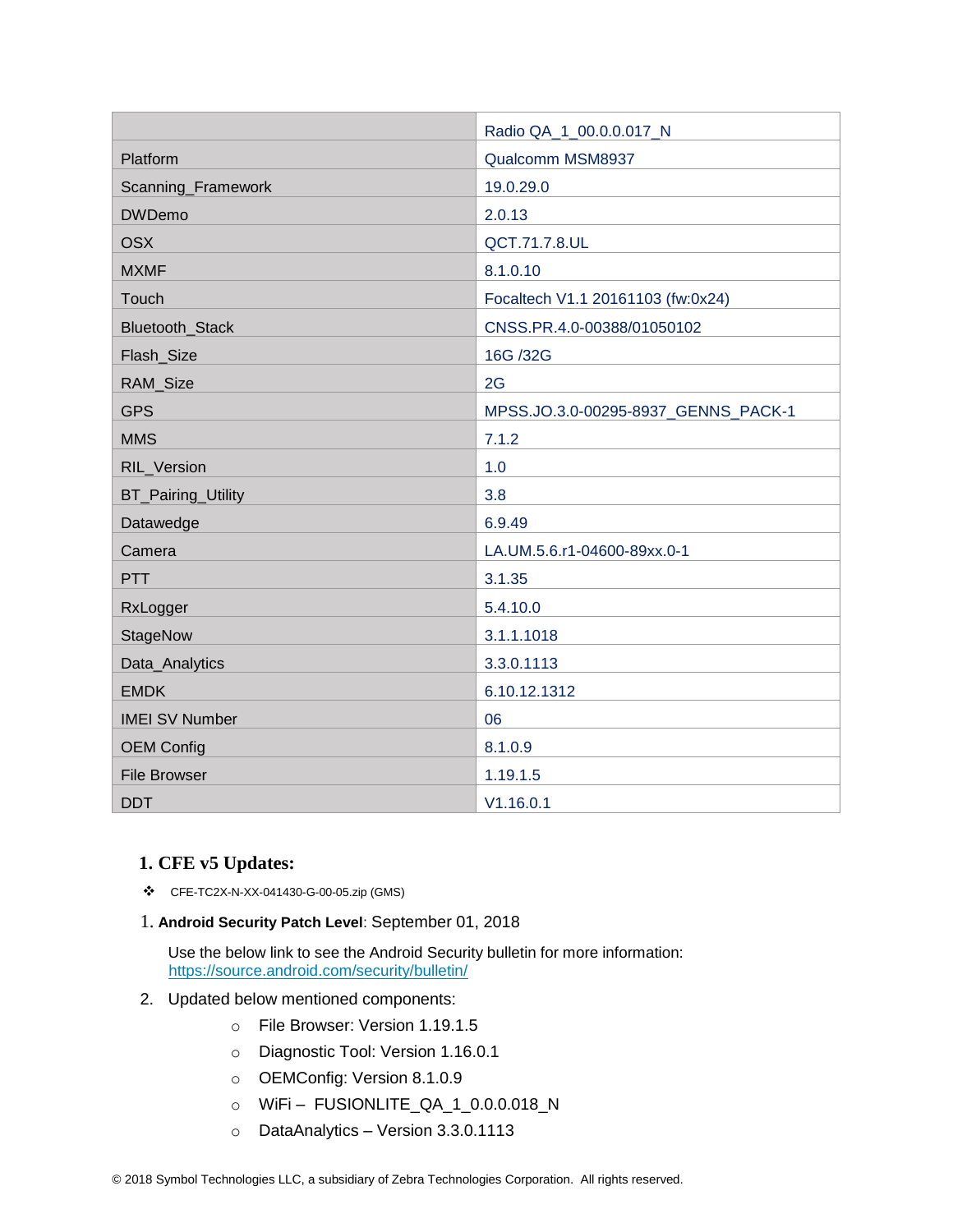3. MX, StageNow, EMDK, Datawedge component updates:

Note: For detailed release notes, please refer [http://techdocs.zebra.com](http://techdocs.zebra.com/)

- o MX: Version 8.1.0.10
	- a. SPR34716 Resolved an issue wherein the MX was getting killed by Backup manager and didn't restart properly.
	- b. SPR33323 Added new feature to enable/disable physical keyboard via StageNow.
- o StageNow Client: Version 3.1.1.1018
- o EMDK: Version 6.10.12.1312
- o Datawedge: Version 6.9.49
	- a. SPR34429 Resolved an issue wherein DataWedge failed to load "default Profile0".
	- b. SPR34614 Resolved an issue in DataWedge wherein scanner could not be enabled due to quick enabling and disabling of scanner through Intents.
	- c. SPR34972 Implemented new parameters in scanner input plugin API so that the API takes considerable less time to suspend/reenable of the scanner.
- 4. Included Zebra Software License Manager v3.1.1.
- 5. SPR33207- Resolved an issue wherein the Device Diagnostic tool had an issue with reading the Battery Cycles in the application for PP+ batteries.
- 6. SPR35252- Resolved an issue wherein the device reboots when DO mode is enabled and user tries to turn data saver on.
- 7. SPR35568 Resolved an issue wherein device does not show preview information in Messaging App when language toggles from right-to-left.
- 8. Data Analytics changes:
	- o DataAnalytics has been renamed to Zebra Data Service.
	- o DAInBuiltDCA has been renamed to Zebra Data Service Plugin.
	- o SettingsEULA has been renamed to Zebra Data Services.
	- $\circ$  In this release, the ZDS-EULA pop up during configuring the device, can be automatically skipped if the device is configured for Device Owner mode or when SUWBypass is used.
	- o DO mode configuration mechanism includes NFC bump, QR code, AFW# and Zero touch.
	- o SUW Setup Wizard Bypass can set with PowerMgr CSP.
	- $\circ$  On Automatic skipping of Zebra EULA, Zebra's default settings and data collection rules will be configured on the device.
- 9. Disabled the Qualcomm Location from GMS build for both TC20 and TC25.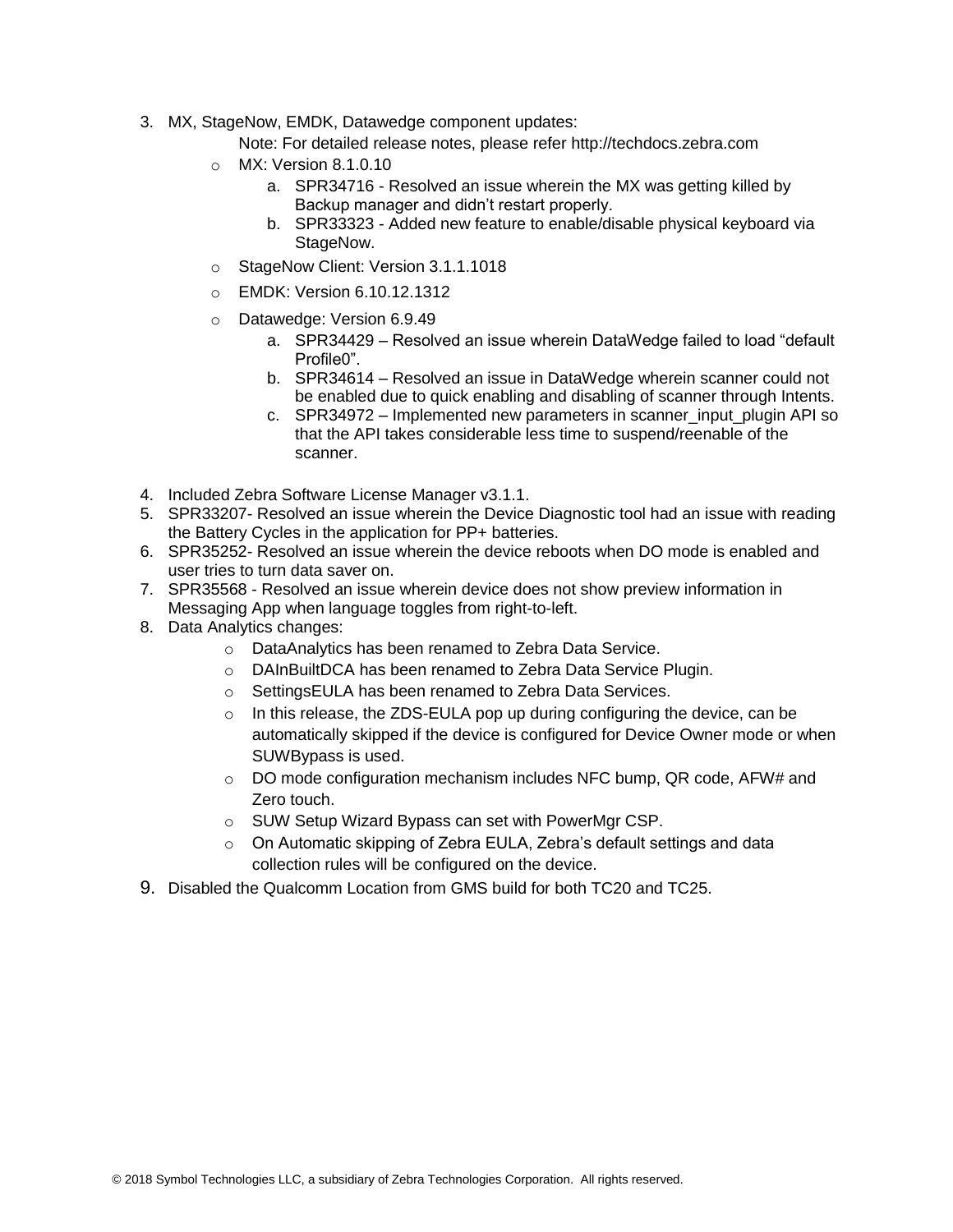### **2. CFE v4 Updates:**

❖ CFE-TC2X-N-XX-041430-G-00-04.zip (GMS)

#### 1. **Android Security Patch Level**: August 01, 2018

Use the below link to see the Android Security bulletin for more information: <https://source.android.com/security/bulletin/>

- 2. Updated below mentioned components:
	- a. MXMF Version 8.0.1.2
		- b. DataWedge Version 6.8.54
		- c. EMDK Version 6.9.16.1216
		- d. StagingClient Version 3.0.1.1038
		- e. File Browser -- Version 1.19.1.5
		- f. DDT -- Version 1.15.0.14
		- g. OEM Config Version 8.0.0.4
		- h. Data Analytics -- Version 3.3.0.1113
		- i. Wifi -- Version FUSIONLITE\_QA\_1\_0.0.0.017\_N
- 3. SPR35005 Resolved an issue wherein the Proximity being Suspended.
- 4. Added cellular WAN changes to support some Latin American (LATAM) carriers certification. TC25 now supports following Latin America Carriers
	- AT&T Mexico
	- Telcel Mexico
	- Telefonica Columbia
- 5. Changes for Telenor Denmark carrier certification:
	- SPR34858 Corrected SIM PIN Retry Count
	- Danish language translations

#### **3. CFE v3 Updates:**

❖ CFE-TC2X-N-XX-041430-G-00-03.zip (GMS)

#### 1. **Android Security Patch Level**: July 01, 2018

Use the below link to see the Android Security bulletin for more information: <https://source.android.com/security/bulletin/>

- 1. Updated below mentioned components:
	- a. MXMF Version 8.0.1.2
	- b. DataWedge Version 6.8.54
	- c. EMDK Version 6.9.16.1216
	- d. StagingClient Version 3.0.1.1038
	- e. File Browser --1.19.1.5
	- f. DDT -- 1.15.0.14
- 2. SPR34716 Resolved an issue wherein the MX was getting killed by Backup manager and didn't restart properly.
- 3. SPR34145 Resolved an issue wherein indexing of the WEP key was not handled correctly.
- 4. SPR34429 Resolved an issue wherein failed to emit scan beam if the application was launched during device suspend.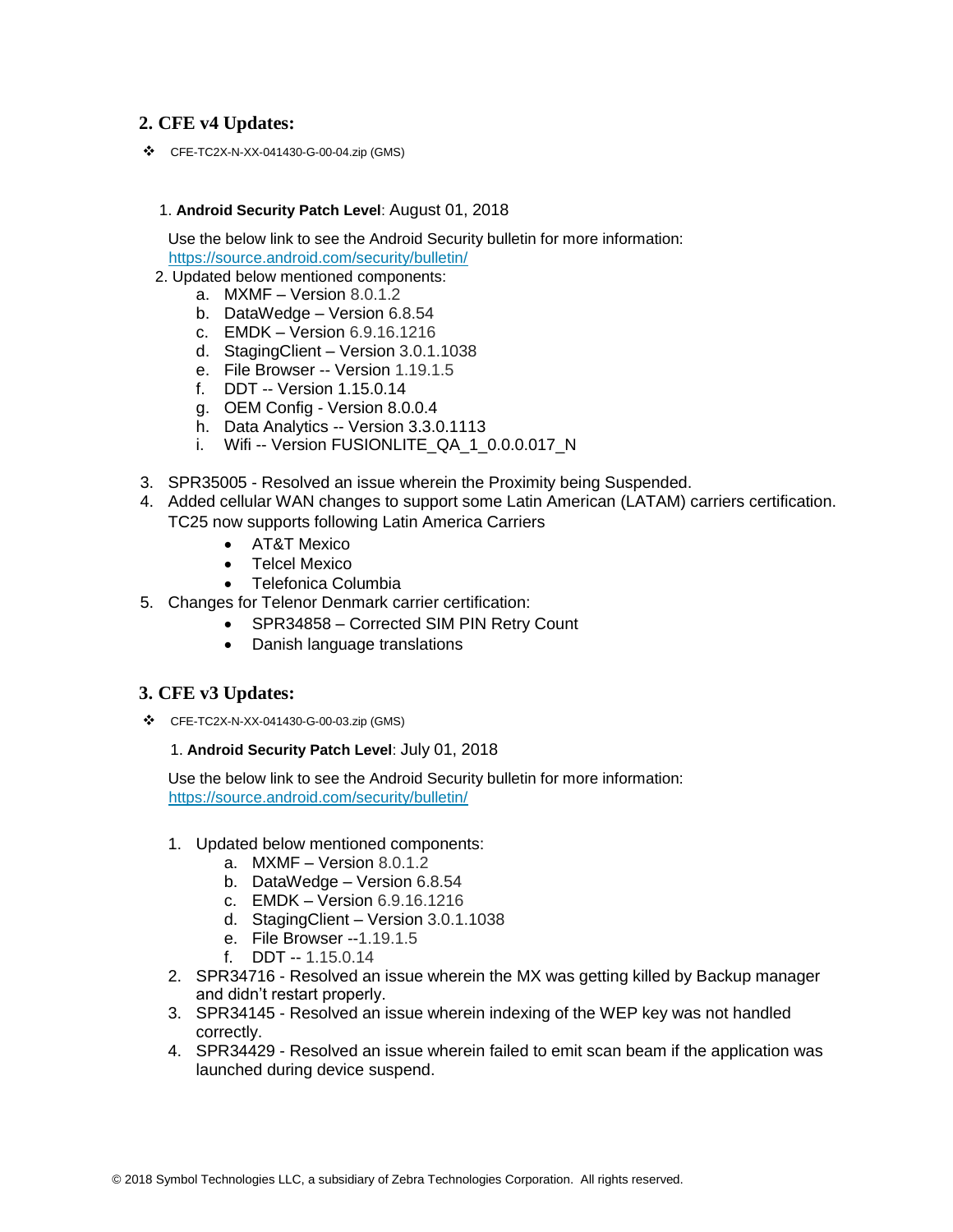### **4. CFE v2 Updates:**

❖ CFE-TC2X-N-XX-041430-G-00-02.zip (GMS)

#### 1. **Android Security Patch Level**: June 01, 2018

Use the below link to see the Android Security bulletin for more information: <https://source.android.com/security/bulletin/>

- 1. Updated below mentioned components:
	- a. MXMF Version 8.0.0.10
	- b. DataWedge Version 6.8.50
	- c. EMDK Version 6.9.16.1216
	- d. StagingClient Version 3.0.1.1037
	- e. File Browser --1.19.1.5
	- f. DDT -- 1.15.0.14
- 2. SPR33671 Resolved an issue wherein user was unable to create WIFI profile with username as backslash followed by number
- 3. SPR34267 Resolved an issue wherein the device was failed to enable USB debugging when a barcode was scanned.
- 4. SPR33862 Resolved an issue wherein the Screen Time off settings using Display manager CSP was not working.
- 5. SPR34145 Resolved an issue wherein indexing of the WEP key was not handled correctly.
- 6. SPR33973 Resolved an issue wherein erroneously loading default profile by providing feature to ignore disabled profiles in DataWedge
- 7. SPR33848 Added support to included category field in intent profile in StageNow.
- 8. SPR34189 Resolved an issue wherein low ram and oom limit adjustments to provide more free memory.
- 9. SPR33639 Resolved an issue wherein the customer app install and launch during device sleep state and device stop emitting scan beam after awake from suspend.
- 10. SPR33876 Resolved an issue wherein Display Timeout was unable set via StageNow
- 11. SPR33607 Resolved an issue where few fresh devices were unable to stage after unbox the device.
- 12. SPR33538 Resolved an issue wherein the Scanner beam stuck off and No LED beam while pressing scanner button.
- 13. SPR33977 Resolved an issue wherein Time Zone setting through StageNow profile was not working.
- 14. SPR33981 Resolved an issue Czech Republic Regulatory Country could not be set using Wifi config profile.
- 15. SPR33799 Resolved an issue wherein DataWedge was sending char 10 instead of char 13.
- 16. SPR31491- Resolved an issue wherein device not able to stage devices from manufacturing with StageNow.

## <span id="page-4-0"></span>Device Compatibility

This software release has been approved for Android TC20 Nougat GMS models mentioned below.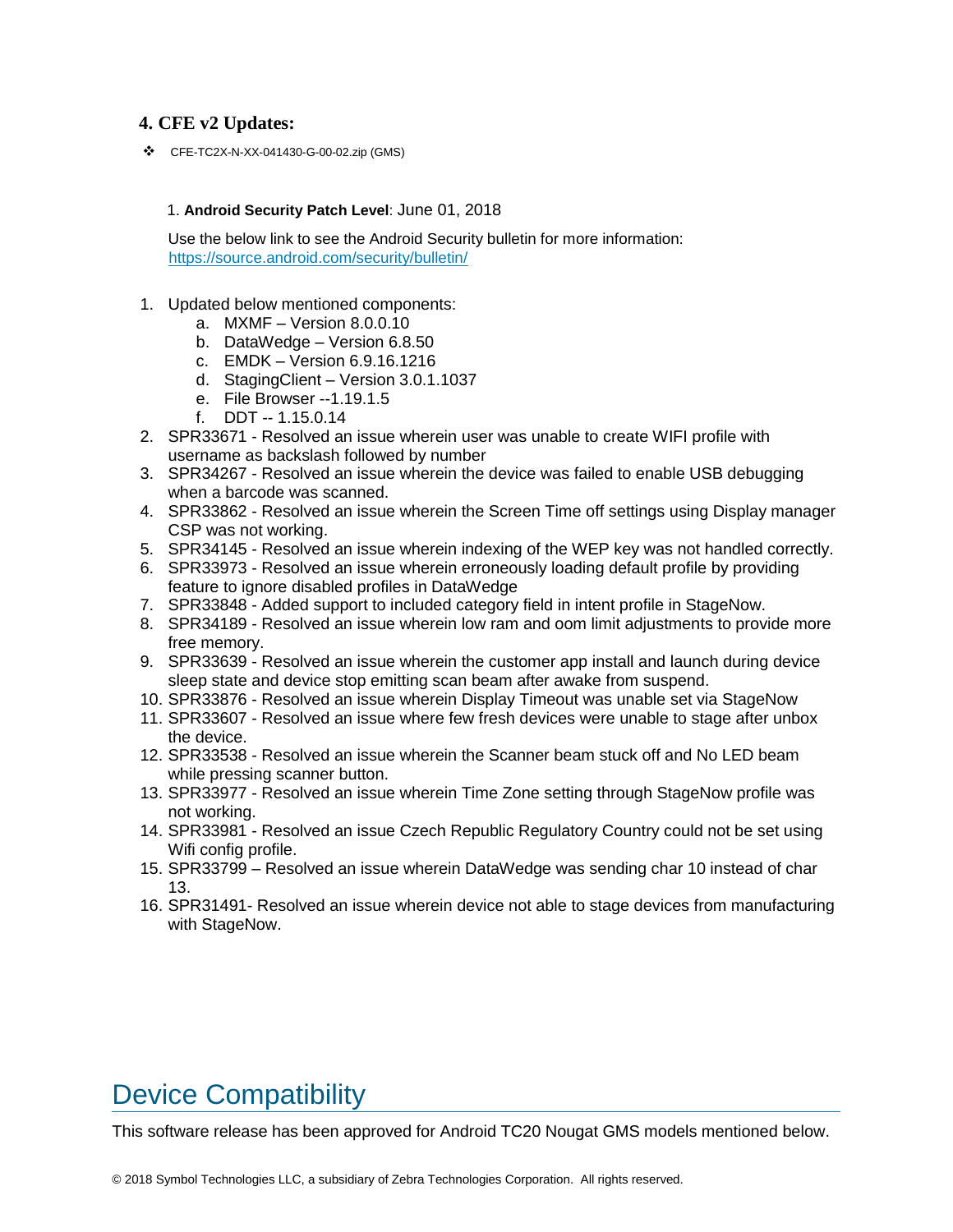| <b>Device</b>          | <b>Operating System</b>                                         |
|------------------------|-----------------------------------------------------------------|
| TC200J-10C112A6        | Android N GMS ROW - EMEA, LATAM,<br>APAC & Canada               |
| TC200J-10C112US        | Android N GMS US Only                                           |
| TC200J-10A111US        | Android N GMS US Only                                           |
| TC200J-10A111A6        | Android N GMS ROW - EMEA, LATAM,<br>APAC & Canada               |
| TC200J-10C213A6        | Android N GMS ROW - EMEA, LATAM,<br>APAC & Canada (Premium SKU) |
| TC200J-10C213US        | Android N GMS US Only (Premium SKU)                             |
| <b>TC200J-10A111TN</b> | Android N GMS TUNISIA Only                                      |
| TC200J-10C112TN        | Android N GMS TUNISIA Only                                      |
| TC200J-10C213IA        | Android N GMS INDIA (Premium SKU)                               |
| TC200J-10C112IA        | Android N GMS INDIA                                             |
| TC200J-10A111IA        | Android N GMS INDIA                                             |
| TC200J-1KC111A6        | Android N GMS ROW EMEA, LATAM, APAC<br>& Canada (Keyboard SKU)  |
| TC200J-1KC111IA        | Android N GMS INDIA (Keyboard SKU)                              |
| <b>TC200J-1KC111TN</b> | Android N GMS TUNISIA (Keyboard SKU)                            |
| <b>TC200J-1KC111US</b> | Android N GMS US (Keyboard SKU)                                 |

This software is also approved for Android TC25 Nougat GMS models mentioned below

| <b>Device</b>   | <b>Operating System</b>         |
|-----------------|---------------------------------|
| TC25AJ-10C102A6 | Android N GMS ROW - EMEA        |
| TC25AJ-10B101A6 | Android N GMS ROW - EMEA        |
| TC25BJ-10C102A6 | Android N GMS ROW - EMEA & APAC |
| TC25BJ-10B101A6 | Android N GMS ROW - EMEA & APAC |
| TC25BJ-10C102IA | Android N GMS ROW - INDIA       |
| TC25BJ-10B101IA | Android N GMS ROW - INDIA       |
| TC25BJ-10C102BR | Android N GMS ROW - BRAZIL      |
| TC25BJ-10B101BR | Android N GMS ROW - BRAZIL      |
| TC25BJ-10C102TN | Android N GMS ROW - TUNISIA     |
| TC25BJ-10B101TN | Android N GMS ROW - TUNISIA     |
| TC25BJ-10C102JP | Android N GMS ROW - JAPAN       |
| TC25BJ-10B101JP | Android N GMS ROW - JAPAN       |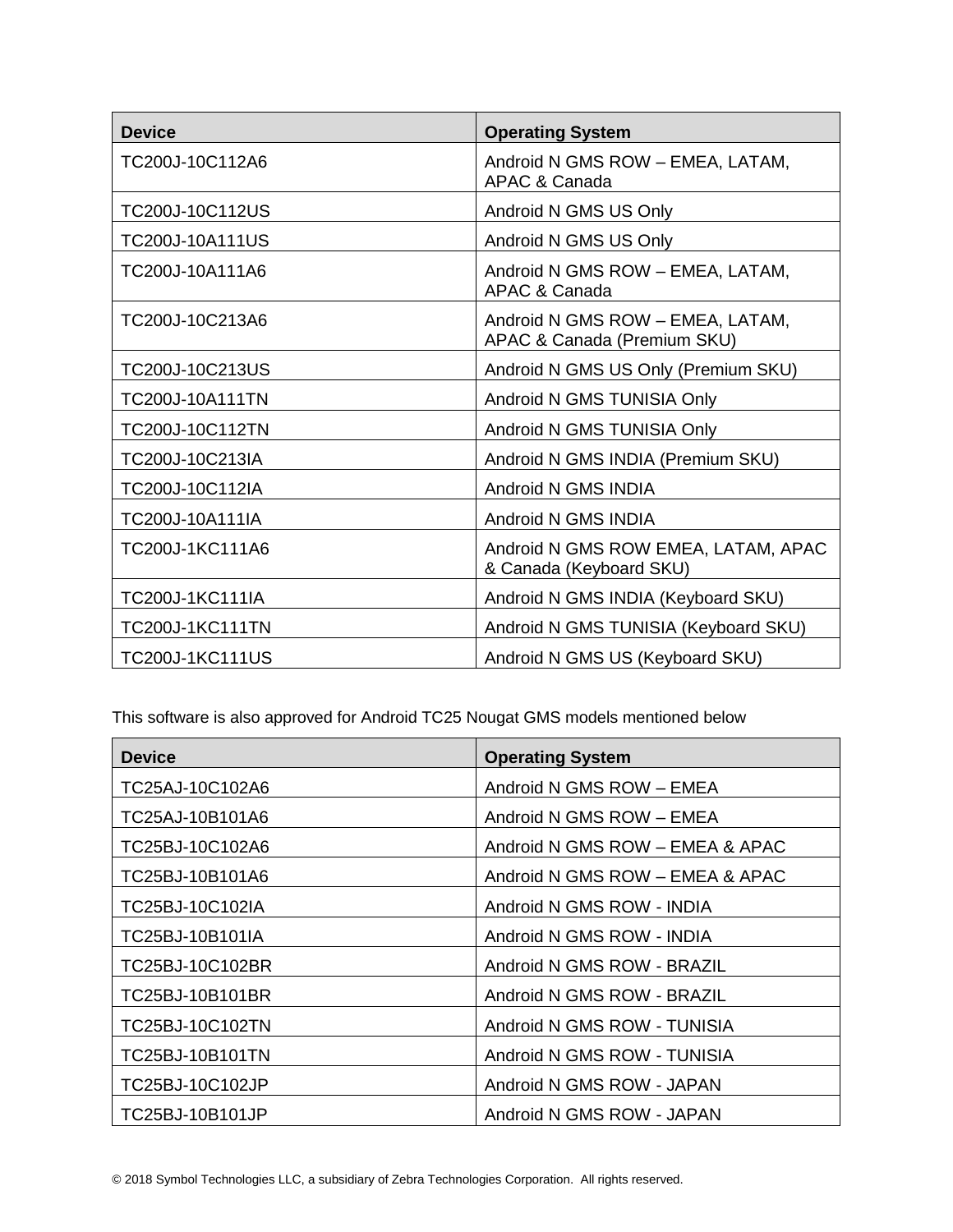| TC25AJ-10C102US | Android N GMS NORTH AMERICA - US |
|-----------------|----------------------------------|
| TC25AJ-10B101US | Android N GMS NORTH AMERICA - US |
| TC25BJ-10B101ID | Android N GMS ROW - INDONESIA    |
| TC25BJ-10C102ID | Android N GMS ROW - INDONESIA    |

## <span id="page-6-0"></span>Installation Requirements

### HW Requirements

- Windows PC running Windows 7/10 32/64 bits
- USB Type C Cable
- Micro SD Card with at least 2GB capacity (optional)

### SW Requirements

Please make sure following components are installed on your computer before commencing OS installation.

- Zebra Android USB Driver V2.2 or higher
- Android Debug Bridge version 1.0.39 or higher
- TC20/TC25 GMS Android OS Release Images

### Image Compatibility

To use this Update, the terminal must have the BSP 04-14-30-0-NG-00-M1 installed as the baseline OS.

## <span id="page-6-1"></span>Installation Instructions

### Using the "adb sideload" method

### **Assumptions**

- 1. ADB installed on PC
- 2. TC20/TC25 has Developer options enabled
- 3. USB debugging ON

### Procedure

- 1. Plug the TC20/TC25 into the USB & Charging Cable and then the Cable to the PC. If you have a Cradle with USB connectivity, connect it now.
- 2. You may need to pull down notification bar, and tap on the notification which says, "USB charging this device", and change it to "Transfer files".
- 3. Open Command Prompt on PC, run "adb devices" and check to see if you can see the device's serial number… If yes, proceed… if not you will need to get the PC set up with the proper drivers or install an External SD Card.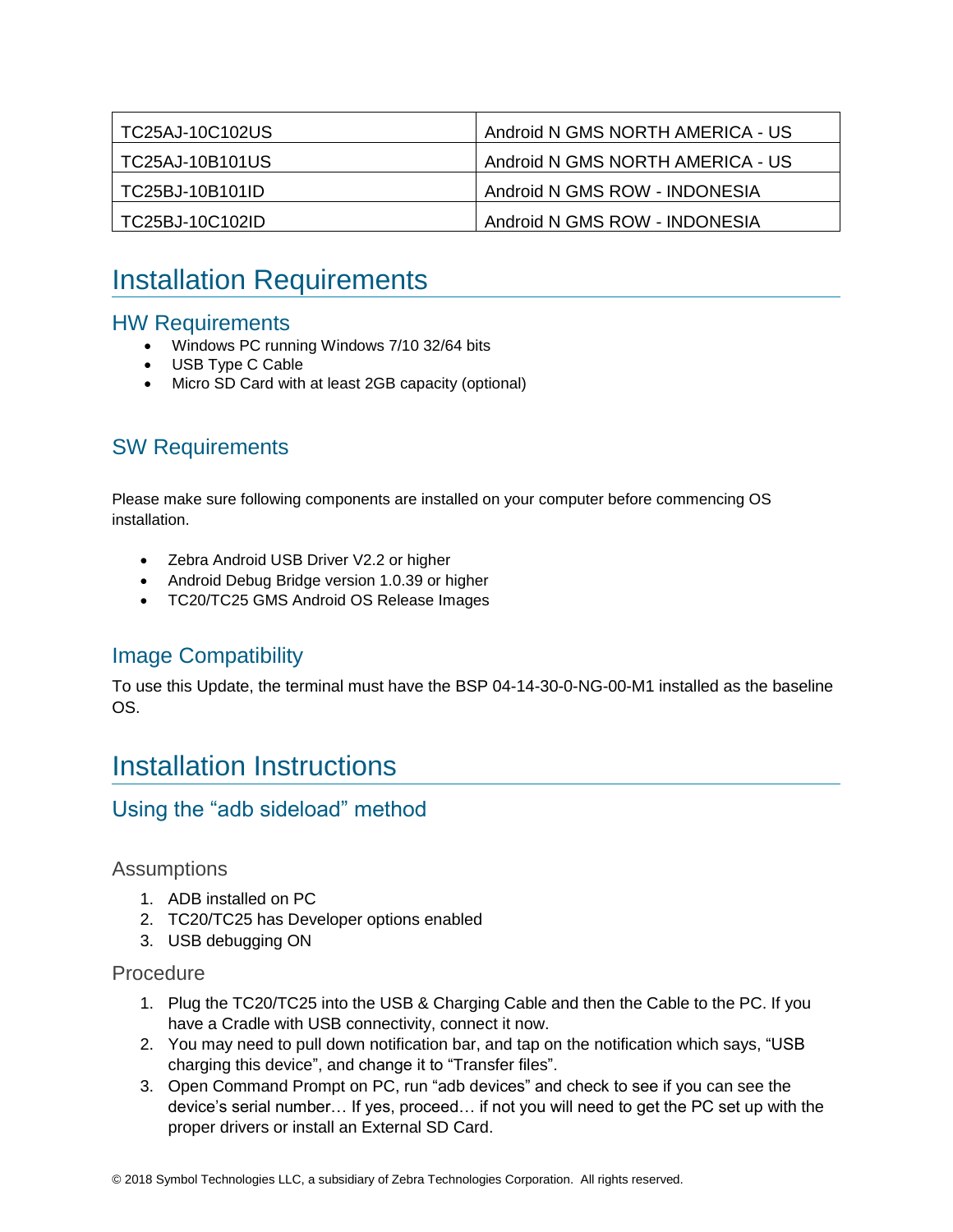- 4. You may also get a pop up on your PC (Win 7) that you will be connected as a Portable Media Player… this can be ignored.
- 5. Entering Recovery Mode
	- a. Choice 1: In Command Prompt, type "adb reboot recovery" and click enter.
	- b. Choice 2:
		- i. Reboot and hold PTT key
		- ii. When Zebra Technologies logo appears on the screen Release the PTT Key
- 6. Your TC20/TC25 will reboot and take you to Android Recovery screen.
- 7. To select Sideload Method
	- a. Use the Volume + and to highlight, "Apply update from ADB" and press the Power Key to select it
- 8. With your Command Prompt, open, type "adb sideload" and add a space and then drag and drop the zip file which you want to apply to the device and press enter.
	- a. When the file download starts, the command window will show progress with a percentage completed.
	- b. Device display will show a series of messages indicating it is downloading, verifying and installing the image on to the device.
- 9. After successful update, the device will auto reboot and you see Zebra on top and POWERED BY android at the bottom and after about 10 second will transition to the TC20/TC25 Touch Computer splash screen with 5 dancing white dots at bottom… it will stay at this screen for up to 4 minutes and then present the "Welcome Screen".
- 10. To make sure the OS Patch Update took place, once the initial setup is complete;
	- a. Go to "Settings" and scroll down to "About phone" and look at the "Build number". It should state "04-14-30.00-NG-U05-STD" and the Patch Version should indicate as "5".
- 11. Now you are all set to use your TC20/TC25.

### Using External SD Card

- 1. Plug the TC20/TC25 into the USB & Charging Cable and then the Cable to the PC. If you have a Cradle with USB connectivity, connect it now.
- 2. You may need to pull down notification bar, and tap on the notification which says, "USB charging this device", and then change it to "Transfer files".
- 3. You may also get a pop up on your PC (Win 7) that you will be connected as a Portable Media Player… this can be ignored.
- 4. Copy the required files to the SD Card. This can be done in two ways
	- a. Copy the files to the Micro SD card with the help of a SD Adapter which gets inserted to the SD slot of your PC/Laptop/SD Writer.
	- b. Directly transfer files to the Micro SD card which is inserted in to the back of the device. Please refer to the user guide on how to open the back door and inserting the SD card to the device.
- 5. Entering Recovery Mode
	- a. Choice 1: In Command Prompt, type "adb reboot recovery" and click enter.
	- b. Choice 2:
		- i. Reboot and hold PTT key
		- ii. When Zebra Technologies logo appears on the screen Release the PTT Key
- 6. Your TC20/TC25 will reboot and take you to Android Recovery screen.
- 7. Applying update via External SD card
	- a. Use the Volume + and to highlight select option to "Apply update from SD card" and press the Power Key to select it